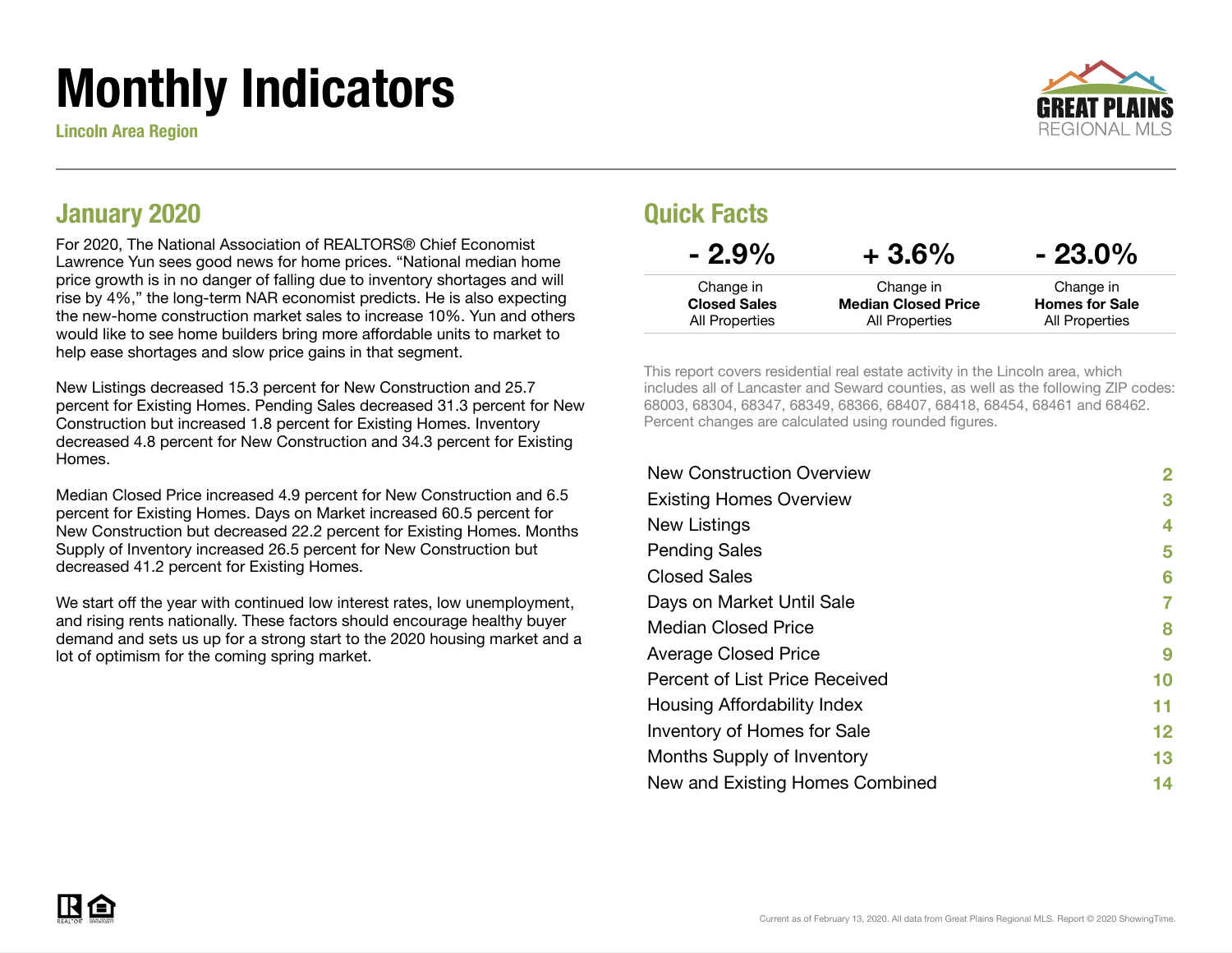### New Construction Overview

Key metrics by report month and for year-to-date (YTD) starting from the first of the year. New Construction properties only.



| <b>Key Metrics</b>                    | <b>Historical Sparkbars</b>                                        | 1-2019    | 1-2020    | % Change | <b>YTD 2019</b> | <b>YTD 2020</b> | % Change |
|---------------------------------------|--------------------------------------------------------------------|-----------|-----------|----------|-----------------|-----------------|----------|
| <b>New Listings</b>                   | $1 - 2018$<br>$7 - 2018$<br>$1 - 2019$<br>7-2019<br>1-2020         | 137       | 116       | $-15.3%$ | 137             | 116             | $-15.3%$ |
| <b>Pending Sales</b>                  | $1 - 2019$<br>$1 - 2018$<br>7-2018<br>$7 - 2019$<br>$1 - 2020$     | 83        | 57        | $-31.3%$ | 83              | 57              | $-31.3%$ |
| <b>Closed Sales</b>                   | $1 - 2018$<br>$7 - 2018$<br>$7 - 2019$<br>1-2019<br>1-2020         | 47        | 40        | $-14.9%$ | 47              | 40              | $-14.9%$ |
| Days on Market Until Sale             | $1 - 2018$<br>$7 - 2018$<br>$1 - 2019$<br>$1 - 2020$<br>$7 - 2019$ | 38        | 61        | $+60.5%$ | 38              | 61              | $+60.5%$ |
| <b>Median Closed Price</b>            | $1 - 2018$<br>7-2018<br>$1 - 2019$<br>7-2019<br>$1 - 2020$         | \$301,436 | \$316,265 | $+4.9%$  | \$301,436       | \$316,265       | $+4.9%$  |
| <b>Average Closed Price</b>           | $1 - 2018$<br>7-2018<br>$1 - 2019$<br>7-2019<br>$1 - 2020$         | \$298,944 | \$322,781 | $+8.0%$  | \$298,944       | \$322,781       | $+8.0%$  |
| <b>Percent of List Price Received</b> | $1 - 2019$<br>$1 - 2018$<br>$7 - 2018$<br>7-2019<br>$1 - 2020$     | 100.2%    | 100.3%    | $+0.1%$  | 100.2%          | 100.3%          | $+0.1%$  |
| <b>Housing Affordability Index</b>    | $1 - 2018$<br>$1 - 2019$<br>7-2018<br>$7 - 2019$<br>$1 - 2020$     | 104       | 107       | $+2.9%$  | 104             | 107             | $+2.9%$  |
| <b>Inventory of Homes for Sale</b>    | $7 - 2018$<br>$7 - 2019$<br>$1 - 2020$<br>$1 - 2018$<br>$1 - 2019$ | 333       | 317       | $-4.8%$  |                 |                 |          |
| <b>Months Supply of Inventory</b>     | $7 - 2018$<br>$1 - 2018$<br>$1 - 2019$<br>$7 - 2019$<br>$1 - 2020$ | 4.9       | 6.2       | $+26.5%$ |                 |                 |          |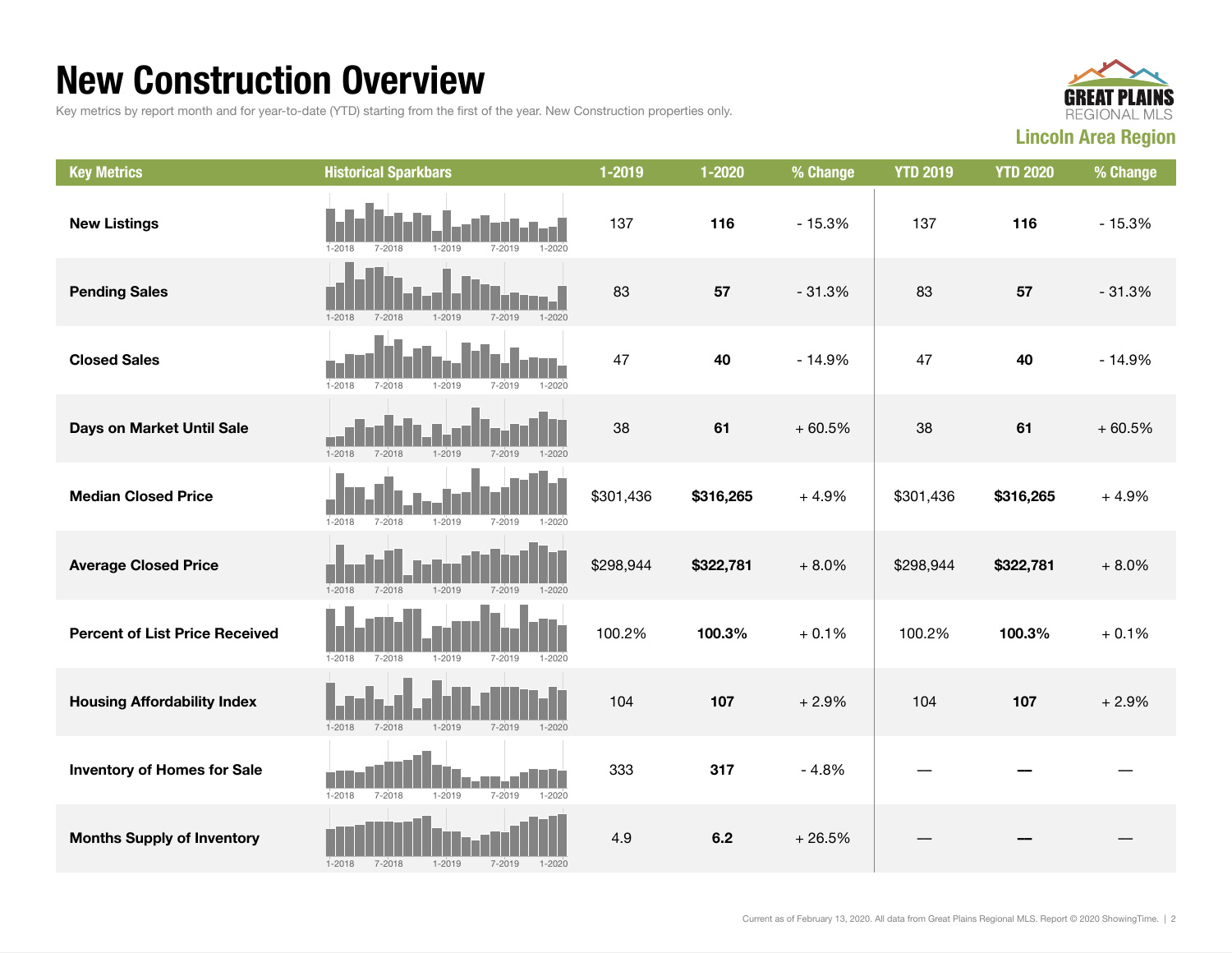## Existing Homes Overview

Key metrics by report month and for year-to-date (YTD) starting from the first of the year. Existing Homes properties only.



| <b>Key Metrics</b>                    | <b>Historical Sparkbars</b>                                        | 1-2019    | 1-2020    | % Change | <b>YTD 2019</b> | <b>YTD 2020</b> | % Change |
|---------------------------------------|--------------------------------------------------------------------|-----------|-----------|----------|-----------------|-----------------|----------|
| <b>New Listings</b>                   | $1 - 2018$<br>$7 - 2018$<br>$1 - 2019$<br>7-2019<br>1-2020         | 401       | 298       | $-25.7%$ | 401             | 298             | $-25.7%$ |
| <b>Pending Sales</b>                  | $1 - 2019$<br>$1 - 2018$<br>$7 - 2018$<br>$7 - 2019$<br>$1 - 2020$ | 284       | 289       | $+1.8%$  | 284             | 289             | $+1.8%$  |
| <b>Closed Sales</b>                   | $1 - 2018$<br>$1 - 2019$<br>$7 - 2019$<br>7-2018<br>$1 - 2020$     | 198       | 198       | 0.0%     | 198             | 198             | 0.0%     |
| Days on Market Until Sale             | $1 - 2019$<br>$1 - 2018$<br>$7 - 2018$<br>$7 - 2019$<br>$1 - 2020$ | 36        | 28        | $-22.2%$ | 36              | 28              | $-22.2%$ |
| <b>Median Closed Price</b>            | $1 - 2018$<br>$1 - 2019$<br>7-2018<br>7-2019<br>$1 - 2020$         | \$176,125 | \$187,500 | $+6.5%$  | \$176,125       | \$187,500       | $+6.5%$  |
| <b>Average Closed Price</b>           | $1 - 2018$<br>$7 - 2018$<br>$1 - 2019$<br>$7 - 2019$<br>$1 - 2020$ | \$203,499 | \$210,421 | $+3.4%$  | \$203,499       | \$210,421       | $+3.4%$  |
| <b>Percent of List Price Received</b> | $1 - 2019$<br>$1 - 2018$<br>$7 - 2018$<br>$7 - 2019$<br>$1 - 2020$ | 97.7%     | 97.6%     | $-0.1%$  | 97.7%           | 97.6%           | $-0.1%$  |
| <b>Housing Affordability Index</b>    | $1 - 2019$<br>$1 - 2018$<br>$7 - 2018$<br>7-2019<br>$1 - 2020$     | 179       | 180       | $+0.6%$  | 179             | 180             | $+0.6%$  |
| <b>Inventory of Homes for Sale</b>    | $1 - 2018$<br>$1 - 2019$<br>7-2018<br>7-2019<br>$1 - 2020$         | 540       | 355       | $-34.3%$ |                 |                 |          |
| <b>Months Supply of Inventory</b>     | 7-2018<br>$1 - 2019$<br>$1 - 2018$<br>7-2019<br>$1 - 2020$         | 1.7       | 1.0       | $-41.2%$ |                 |                 |          |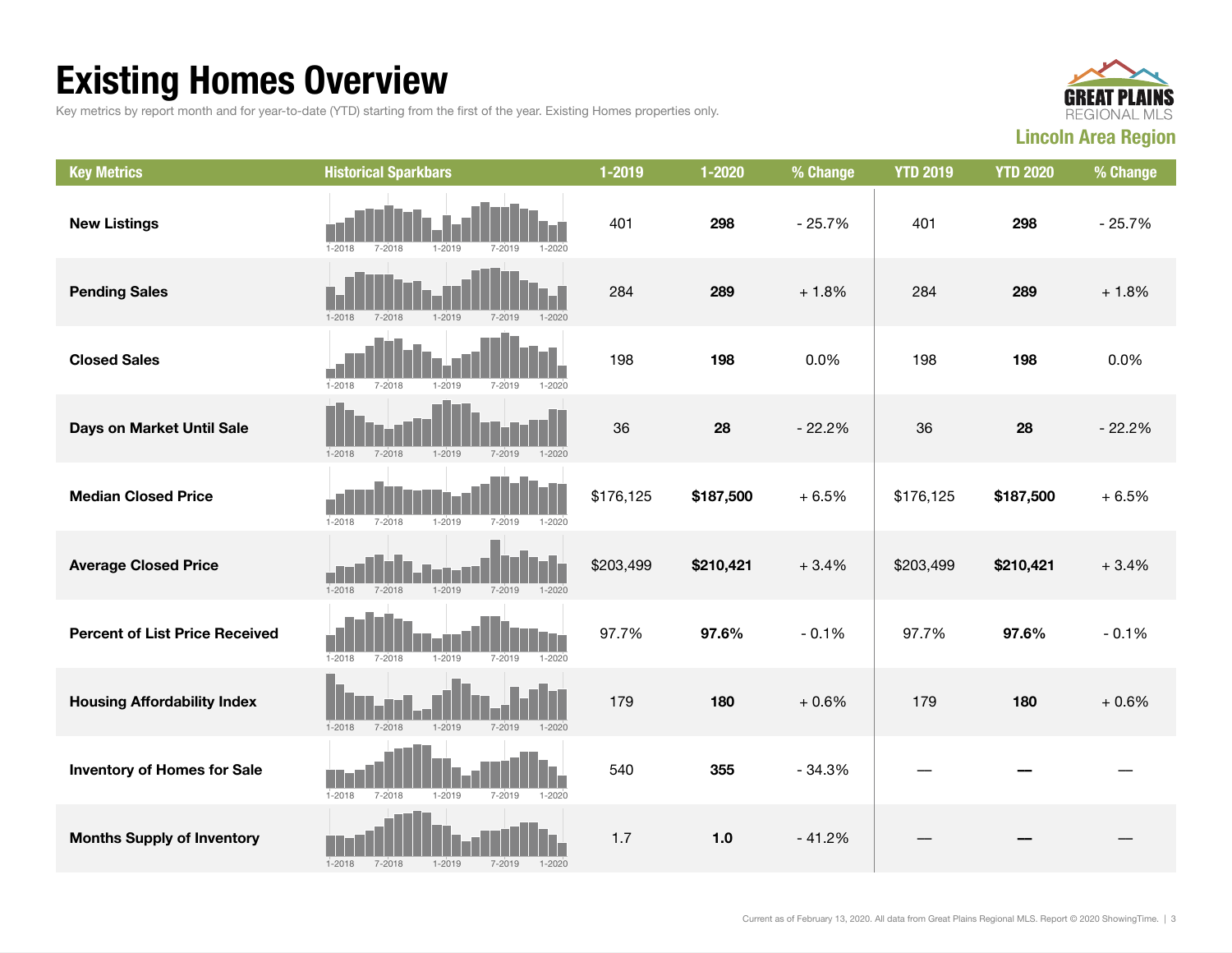## New Listings

A count of the properties that have been newly listed on the market in a given month.





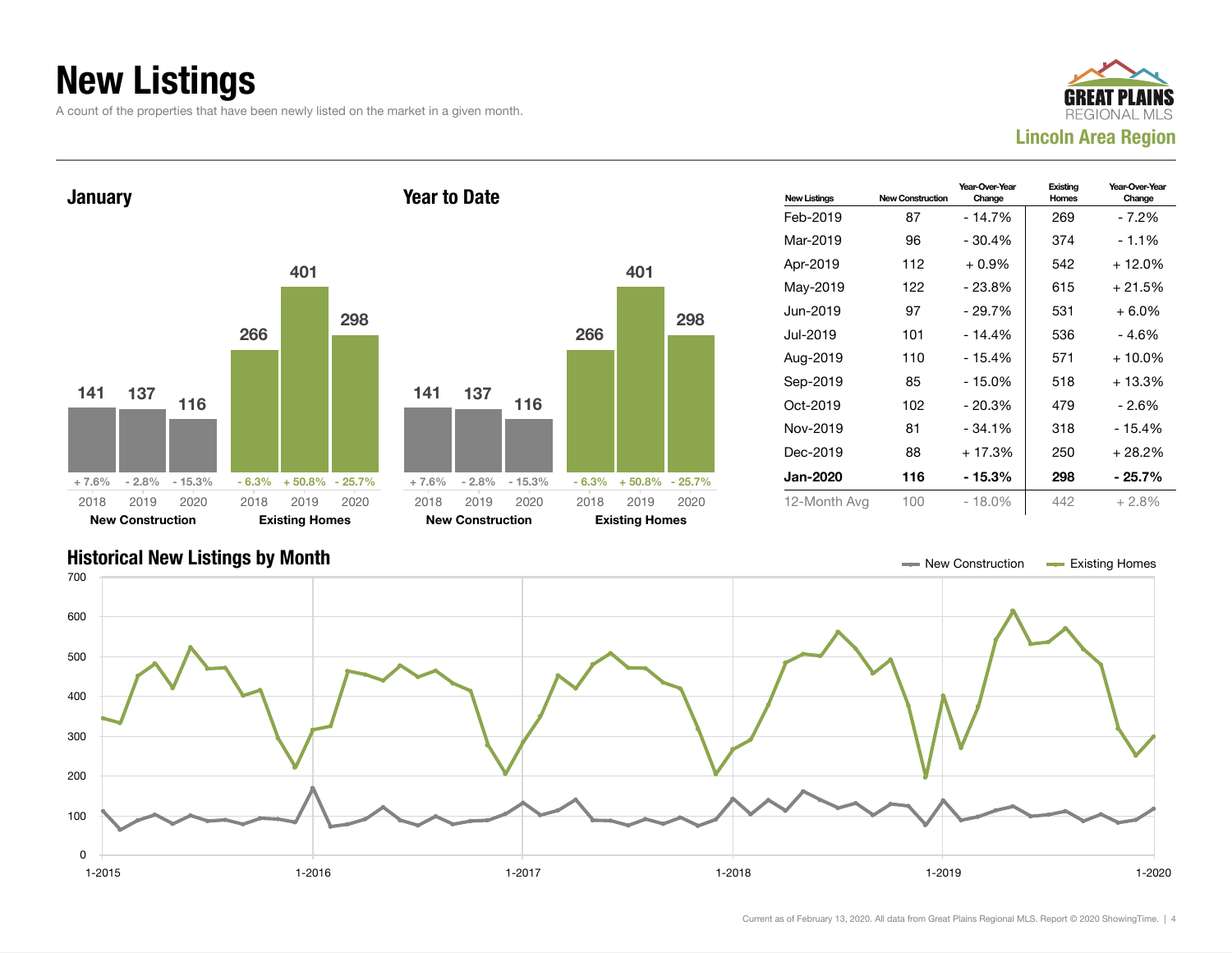### Pending Sales

A count of the properties on which offers have been accepted in a given month.





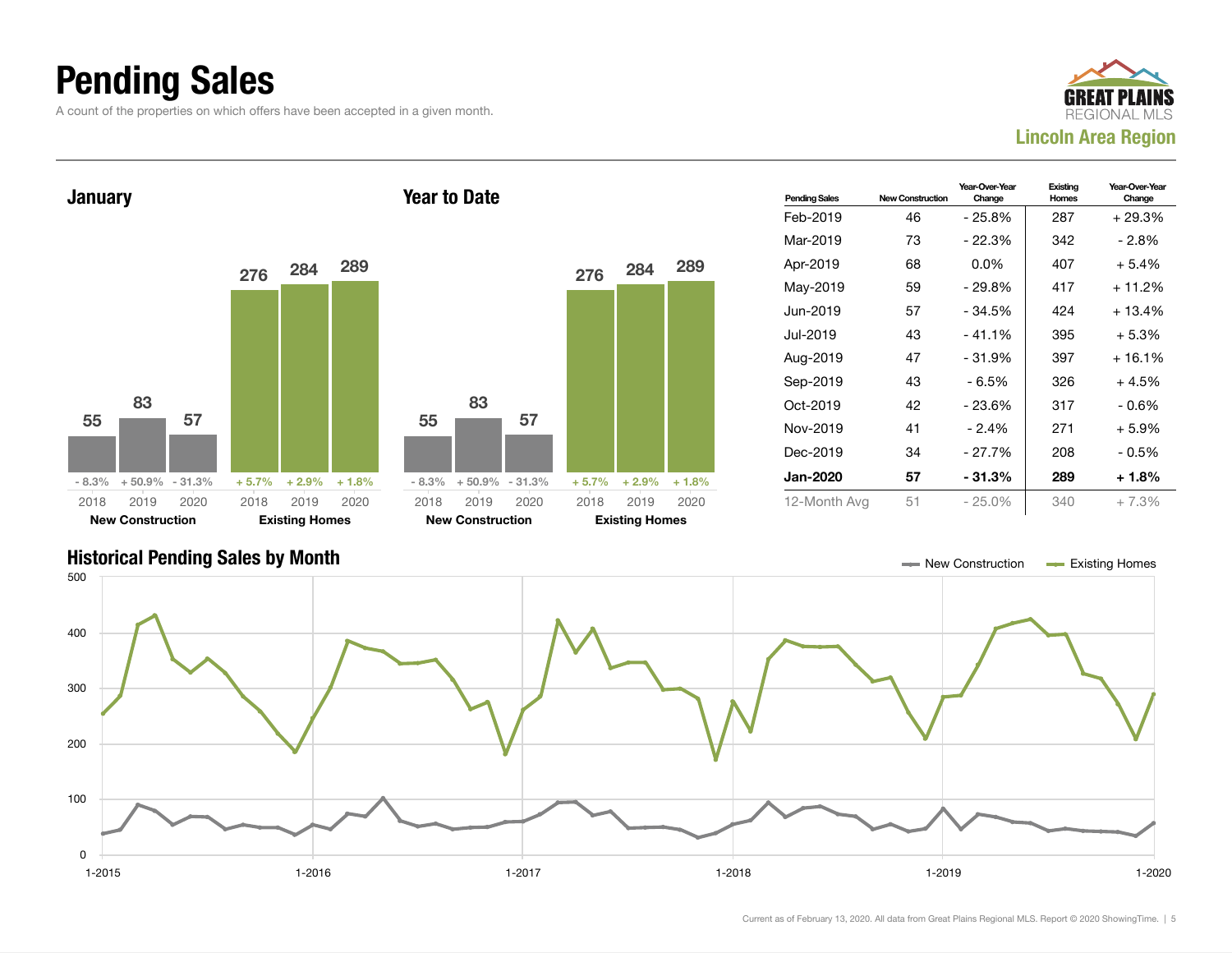#### Closed Sales

0

100

200

300

400

A count of the actual sales that closed in a given month.





1-2015 1-2016 1-2017 1-2018 1-2019 1-2020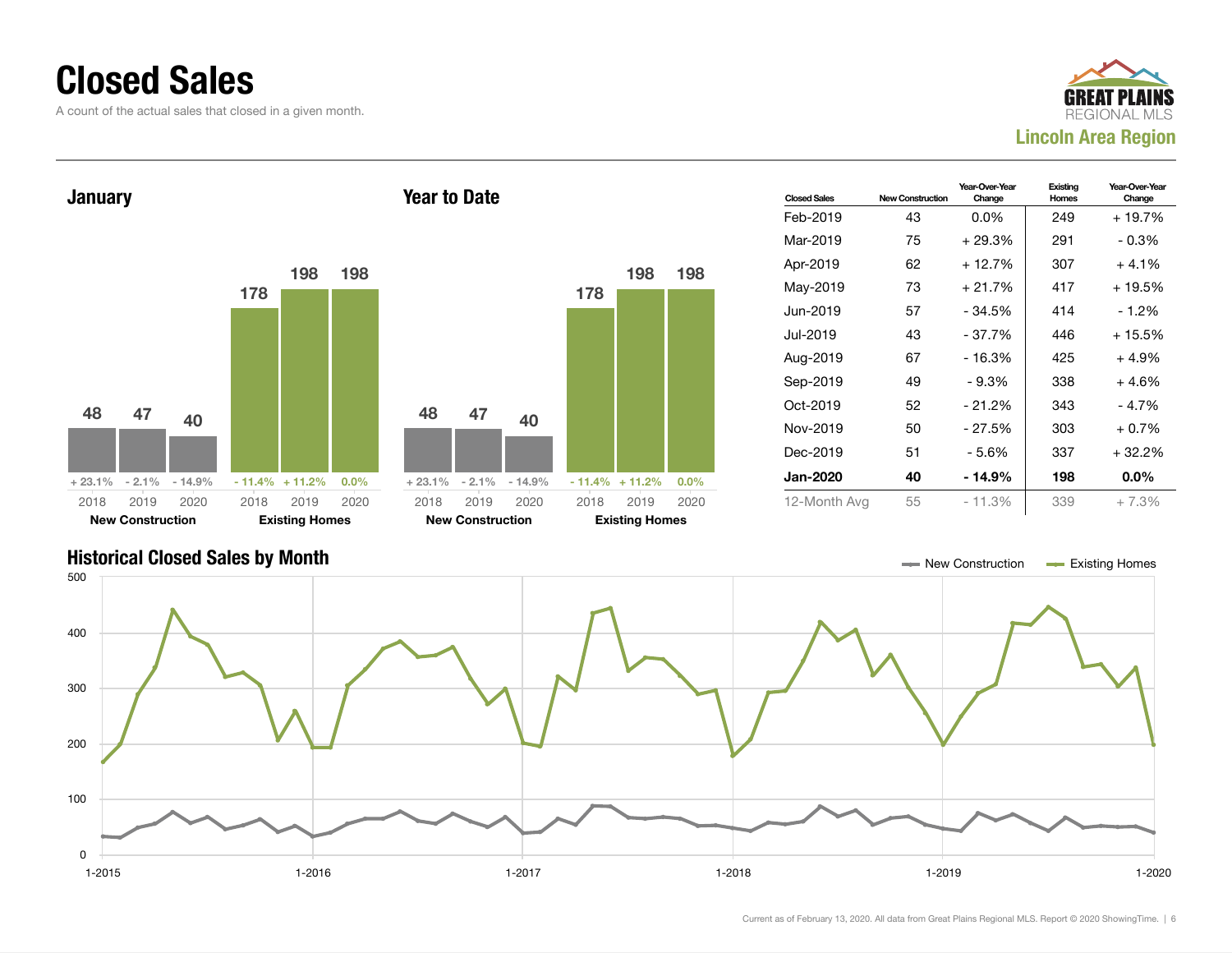#### Days on Market Until Sale

Average number of days between when a property is listed and when an offer is accepted in a given month.





#### Historical Days on Market Until Sale by Month New York New York New York New Construction And Existing Homes

| Days on Market  | <b>New Construction</b> | Year-Over-Year<br>Change | Existing<br>Homes | Year-Over-Year<br>Change |
|-----------------|-------------------------|--------------------------|-------------------|--------------------------|
| Feb-2019        | 50                      | $+35.1%$                 | 33                | - 2.9%                   |
| Mar-2019        | 52                      | $+2.0%$                  | 33                | + 17.9%                  |
| Apr-2019        | 79                      | $+25.4%$                 | 26                | $+8.3%$                  |
| May-2019        | 62                      | $+24.0\%$                | 19                | $0.0\%$                  |
| Jun-2019        | 49                      | - 7.5%                   | 20                | $+17.6%$                 |
| Jul-2019        | 45                      | $-34.8%$                 | 15                | $+15.4%$                 |
| Aug-2019        | 55                      | $+5.8\%$                 | 19                | $+11.8%$                 |
| Sep-2019        | 53                      | $-18.5%$                 | 17                | $-10.5%$                 |
| Oct-2019        | 65                      | $+20.4%$                 | 21                | - 4.5%                   |
| Nov-2019        | 75                      | $+108.3%$                | 21                | $0.0\%$                  |
| Dec-2019        | 62                      | + 10.7%                  | 29                | $-9.4%$                  |
| <b>Jan-2020</b> | 61                      | $+60.5\%$                | 28                | - 22.2%                  |
| 12-Month Avg*   | 59                      | $+12.9%$                 | 22                | $+1.1\%$                 |

\* Days on Market for all properties from February 2019 through January 2020. This is not the average of the individual figures above.

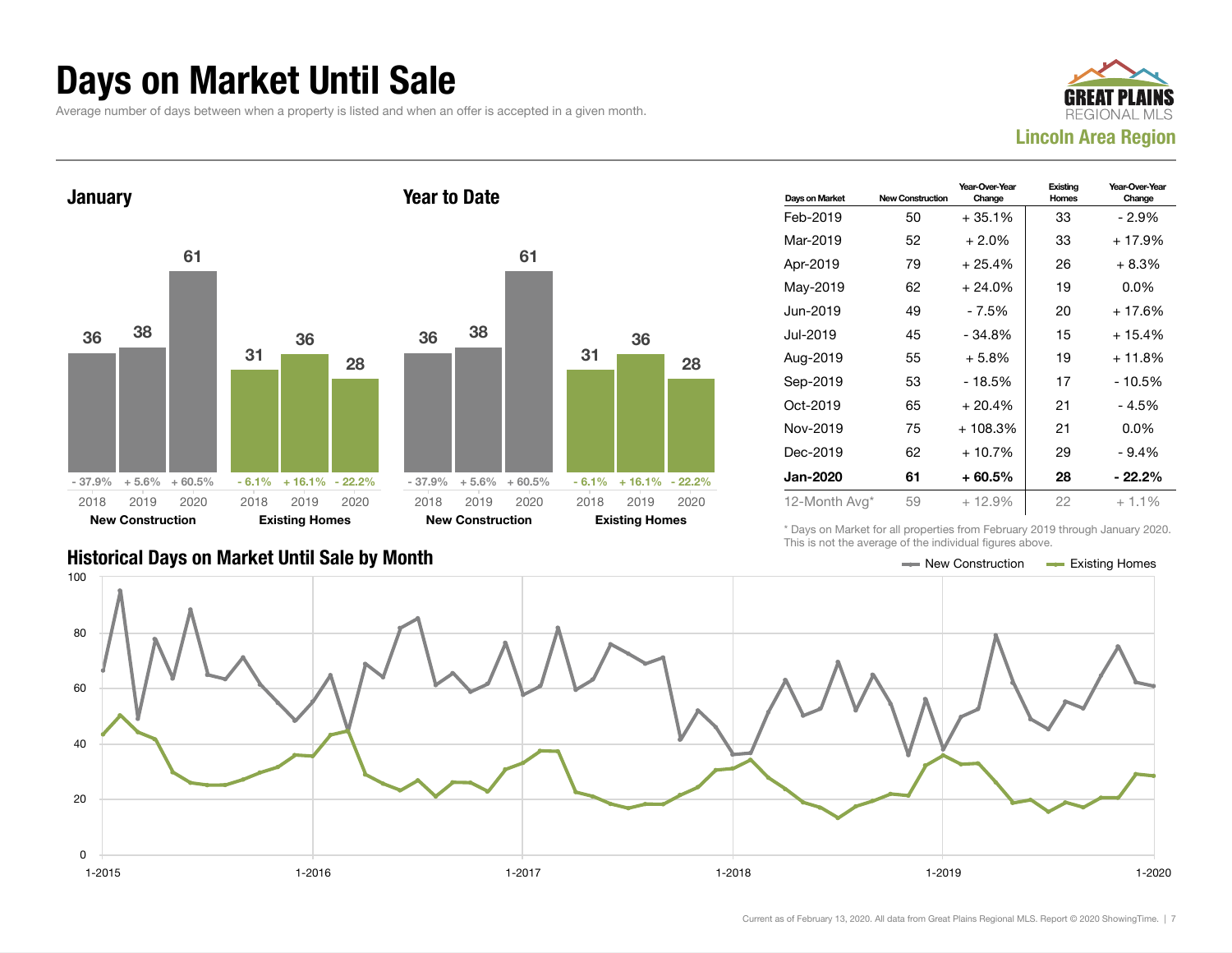### Median Closed Price

Point at which half of the sales sold for more and half sold for less, not accounting for seller concessions, in a given month.



**January** \$284,276 \$301,436 \$316,265  $+0.6\% + 6.0\% + 4.9\%$ \$163,450 \$176,125 \$187,500  $+ 10.6\% + 7.8\% + 6.5\%$ 2018 New Construction 2019 2020 2018 Existing Homes 2019 2020 Year to Date \$284,276 \$301,436 \$316,265  $+0.6\% + 6.0\% + 4.9\%$ \$163,450 + 10.6% + 7.8% + 6.5% 2018 New Construction 2019 2020 2018 Existing Homes

| <b>Median Closed Price</b> | <b>New Construction</b> | Year-Over-Year<br>Change | Existing<br>Homes | Year-Over-Year<br>Change |
|----------------------------|-------------------------|--------------------------|-------------------|--------------------------|
| Feb-2019                   | \$291,600               | - 10.2%                  | \$169,000         | - 2.3%                   |
| Mar-2019                   | \$295,000               | - 2.7%                   | \$174,000         | - 2.8%                   |
| Apr-2019                   | \$330.750               | $+9.2\%$                 | \$185,000         | $+2.8%$                  |
| May-2019                   | \$304,500               | $+7.4%$                  | \$187,500         | $+4.2%$                  |
| Jun-2019.                  | \$295,779               | $-3.6%$                  | \$200,000         | $+4.7%$                  |
| Jul-2019                   | \$302,000               | - 5.6%                   | \$200,000         | $+8.3%$                  |
| Aug-2019                   | \$316,900               | $+6.4%$                  | \$189,900         | $+2.6%$                  |
| Sep-2019                   | \$315,000               | + 14.5%                  | \$199,950         | $+11.1%$                 |
| Oct-2019                   | \$323,900               | $+10.4%$                 | \$192,000         | $+7.9%$                  |
| Nov-2019                   | \$327,818               | $+16.0%$                 | \$182,250         | $+1.3%$                  |
| Dec-2019                   | \$309,900               | + 11.5%                  | \$190,000         | $+5.6%$                  |
| Jan-2020                   | \$316,265               | $+4.9%$                  | \$187,500         | $+6.5%$                  |
| 12-Month Avg*              | \$309,950               | $+5.8%$                  | \$189,500         | $+5.3%$                  |

\* Median Closed Price for all properties from February 2019 through January 2020. This is not the average of the individual figures above.



\$176,125 \$187,500

2019 2020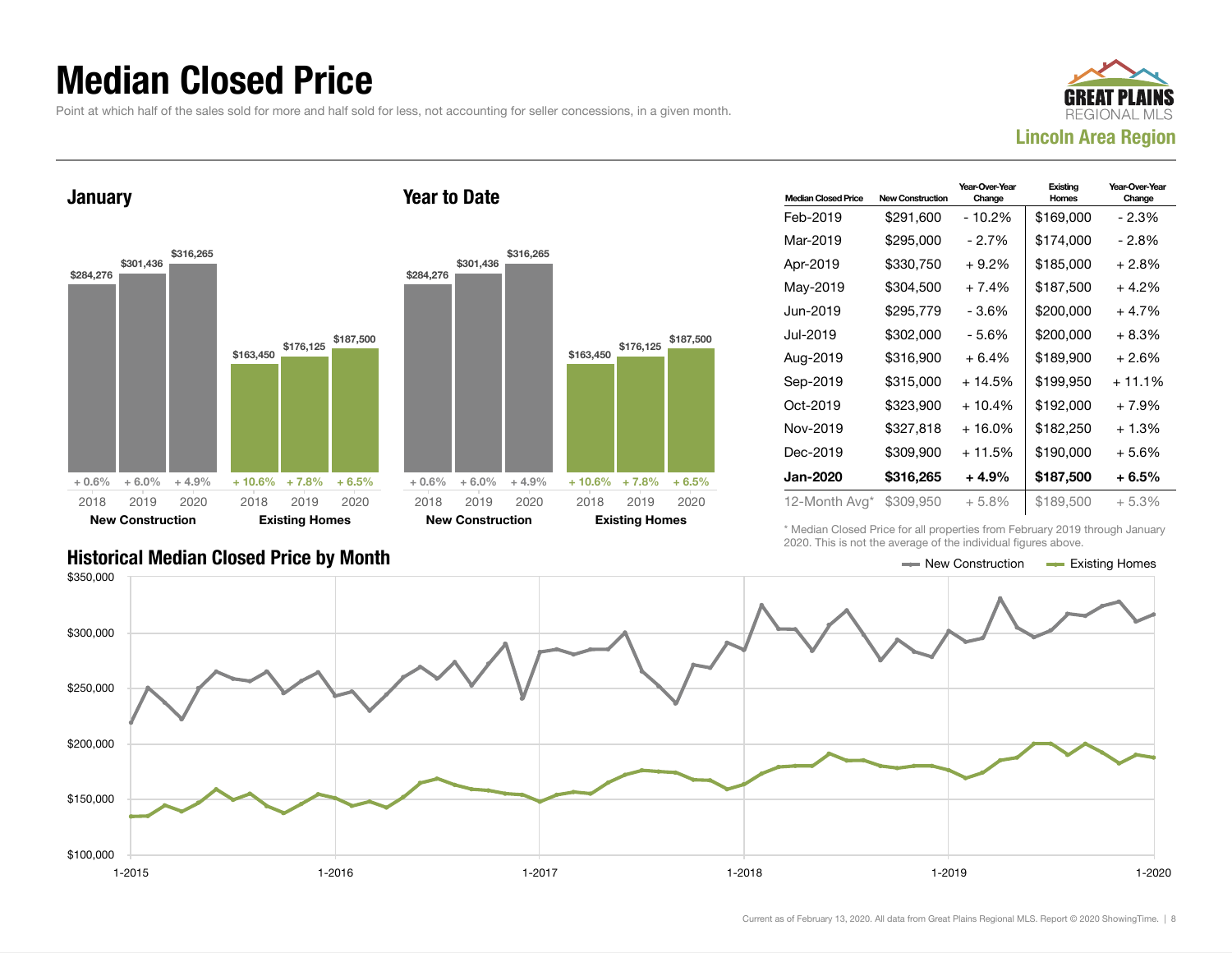#### Average Closed Price

Average sales price for all closed sales, not accounting for seller concessions, in a given month.



January



Year to Date

| <b>Average Closed Price</b> | New Construction | Year-Over-Year<br>Change | Existing<br>Homes | Year-Over-Year<br>Change |
|-----------------------------|------------------|--------------------------|-------------------|--------------------------|
| Feb-2019                    | \$298,336        | $-10.5%$                 | \$200,338         | - 3.6%                   |
| Mar-2019                    | \$312,358        | $+5.6%$                  | \$205,647         | $-0.1%$                  |
| Apr-2019                    | \$320.708        | $+8.4%$                  | \$207.132         | $-2.0\%$                 |
| May-2019                    | \$315.621        | $+0.4%$                  | \$218,820         | $-0.9\%$                 |
| Jun-2019.                   | \$325,300        | $+5.9%$                  | \$246,499         | $+10.1\%$                |
| Jul-2019                    | \$315,441        | - 2.9%                   | \$223,238         | $+3.9%$                  |
| Aug-2019                    | \$312,565        | $-3.8%$                  | \$220,675         | $-1.5%$                  |
| Sep-2019                    | \$323,980        | + 16.6%                  | \$231.713         | $+8.1%$                  |
| Oct-2019                    | \$339,264        | $+11.2%$                 | \$221,419         | $+12.3%$                 |
| Nov-2019                    | \$332,739        | $+12.5%$                 | \$213,875         | $+2.6%$                  |
| Dec-2019                    | \$319,329        | $+4.2%$                  | \$221,916         | $+9.4%$                  |
| Jan-2020                    | \$322,781        | $+8.0\%$                 | \$210,421         | $+3.4%$                  |
| 12-Month Avg*               | \$319,637        | $+4.1%$                  | \$220.129         | $+3.6%$                  |

\* Average Closed Price for all properties from February 2019 through January 2020. This is not the average of the individual figures above.

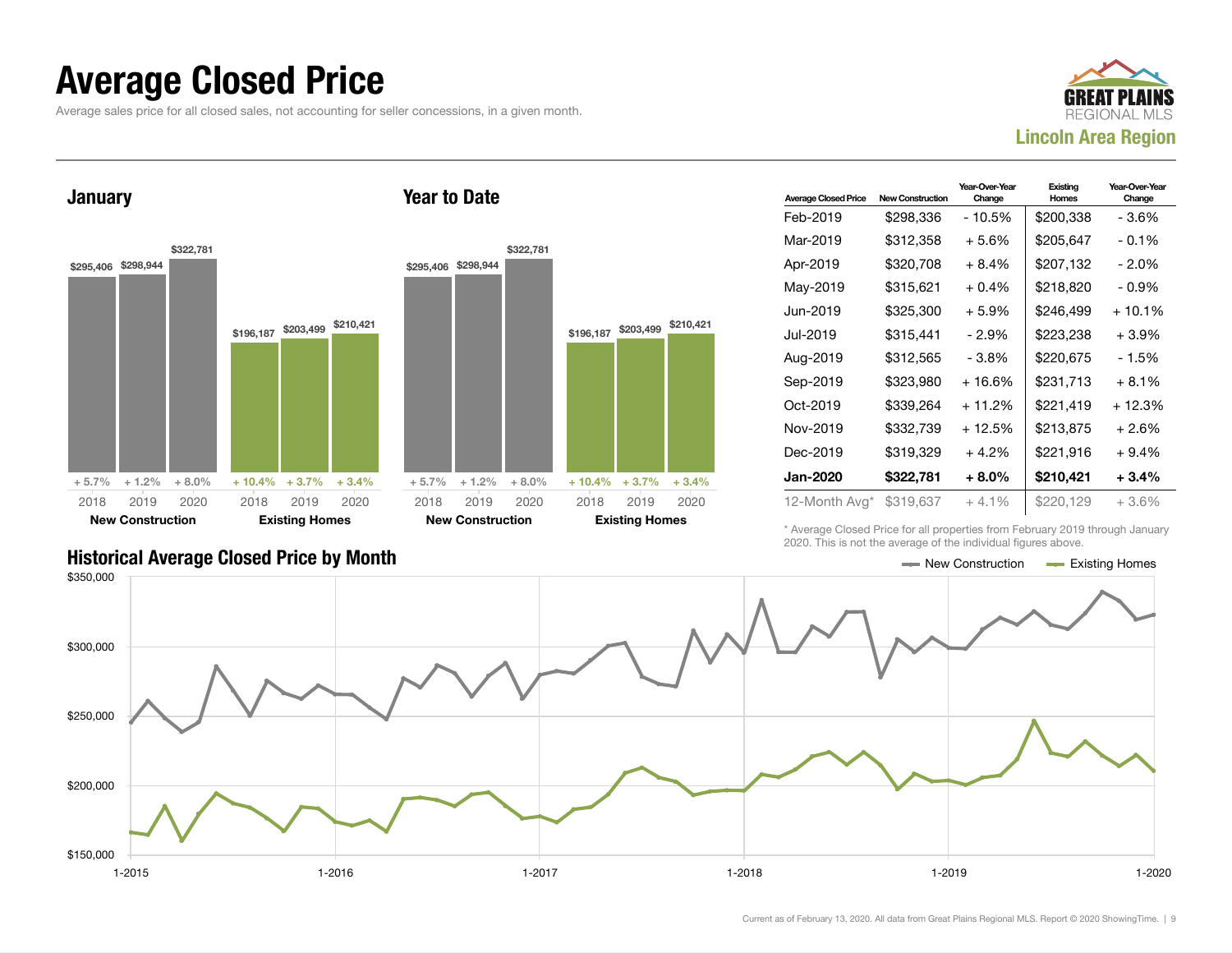### Percent of List Price Received

Percentage found when dividing a property's sales price by its most recent list price, then taking the average for all properties sold in a given month, not accounting for seller concessions.





| <b>Historical Percent of List Price Received by Month</b> | — New Construction | <b>Existing Homes</b> |
|-----------------------------------------------------------|--------------------|-----------------------|

| Pct. of List Price<br>Received | <b>New Construction</b> | Year-Over-Year<br>Change | Existing<br><b>Homes</b> | Year-Over-Year<br>Change |
|--------------------------------|-------------------------|--------------------------|--------------------------|--------------------------|
| Feb-2019                       | 100.5%                  | $+0.3%$                  | 97.7%                    | $-0.7%$                  |
| Mar-2019                       | 100.5%                  | $-0.7%$                  | 98.0%                    | - 1.3%                   |
| Apr-2019                       | 100.5%                  | $+0.4%$                  | 98.4%                    | $-0.7%$                  |
| May-2019                       | 101.3%                  | $+0.7%$                  | 99.5%                    | $-0.4%$                  |
| Jun-2019                       | 100.9%                  | $+0.2\%$                 | 99.4%                    | $+0.1%$                  |
| Jul-2019.                      | 100.2%                  | $-0.5%$                  | 98.9%                    | $-0.7%$                  |
| Aug-2019                       | 100.1%                  | $-0.3%$                  | 98.4%                    | $-0.8%$                  |
| Sep-2019                       | 101.2%                  | $+0.1\%$                 | 98.3%                    | - 0.6%                   |
| Oct-2019                       | 100.4%                  | $-0.7\%$                 | 98.2%                    | $+0.3%$                  |
| Nov-2019                       | 100.6%                  | $+0.9%$                  | 97.9%                    | $+0.1%$                  |
| Dec-2019                       | 100.6%                  | $+0.4%$                  | 97.8%                    | $+0.5%$                  |
| <b>Jan-2020</b>                | 100.3%                  | $+0.1%$                  | 97.6%                    | $-0.1\%$                 |
| 12-Month Avg*                  | 100.6%                  | $+0.1%$                  | 98.4%                    | $-0.4\%$                 |

\* Pct. of List Price Received for all properties from February 2019 through January 2020. This is not the average of the individual figures above.

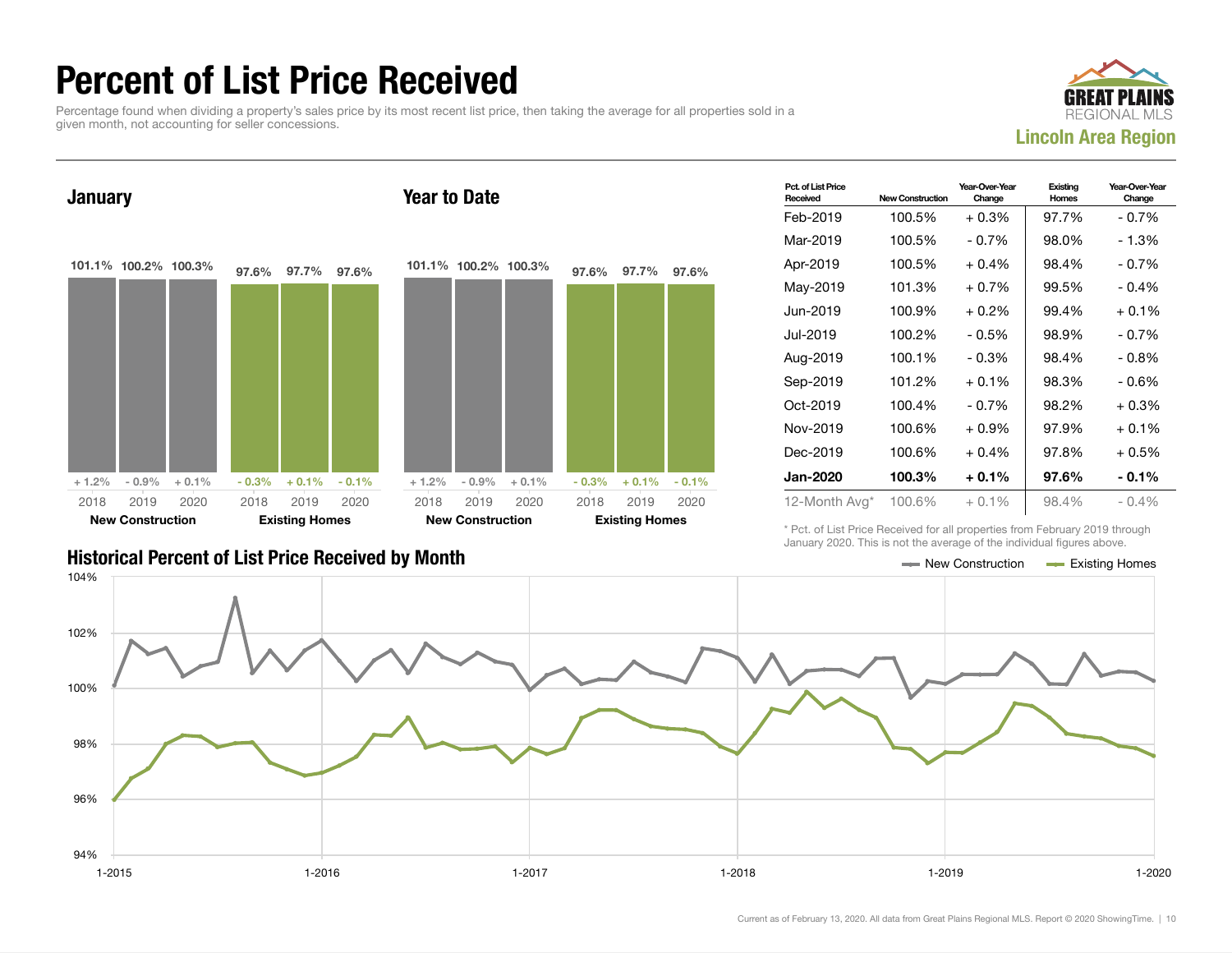## Housing Affordability Index

This index measures housing affordability for the region. For example, an index of 120 means the median household income is 120% of what is necessary to qualify for the median-priced home under prevailing interest rates. A higher number means greater affordability.



**January** 112 104 107  $+0.9\%$  - 7.1% + 2.9% 195 179 180  $-8.5\% - 8.2\% + 0.6\%$ 2018 New Construction 2019 2020 2018 Existing Homes 2019 2020 Year to Date 112 104 107  $+0.9\%$  - 7.1% + 2.9% 195 179 180  $-8.5\% - 8.2\% + 0.6\%$ 2018 New Construction 2019 2020 2018 Existing Homes 2019 2020

| <b>Affordability Index</b> | <b>New Construction</b> | Year-Over-Year<br>Change | Existing<br>Homes | Year-Over-Year<br>Change |
|----------------------------|-------------------------|--------------------------|-------------------|--------------------------|
| Feb-2019                   | 109                     | $+11.2%$                 | 189               | $+2.7%$                  |
| Mar-2019                   | 109                     | $+4.8\%$                 | 185               | $+4.5%$                  |
| Apr-2019                   | 98                      | - 4.9%                   | 175               | $+1.2%$                  |
| May-2019                   | 106                     | - 3.6%                   | 173               | $0.0\%$                  |
| Jun-2019                   | 109                     | $+6.9\%$                 | 162               | - 1.2%                   |
| Jul-2019.                  | 109                     | + 11.2%                  | 165               | - 2.9%                   |
| Aug-2019                   | 109                     | $+3.8\%$                 | 182               | $+7.7%$                  |
| Sep-2019                   | 108                     | - 5.3%                   | 171               | - 1.7%                   |
| Oct-2019                   | 107                     | $+10.3%$                 | 180               | + 12.5%                  |
| Nov-2019                   | 103                     | $0.0\%$                  | 185               | + 14.9%                  |
| Dec-2019                   | 109                     | - 3.5%                   | 178               | $+1.7%$                  |
| <b>Jan-2020</b>            | 107                     | $+2.9%$                  | 180               | $+0.6\%$                 |
| 12-Month Avg               | 107                     | $+2.9%$                  | 177               | $+2.9%$                  |

#### Historical Housing Affordability Index by Month New Construction Existing Homes

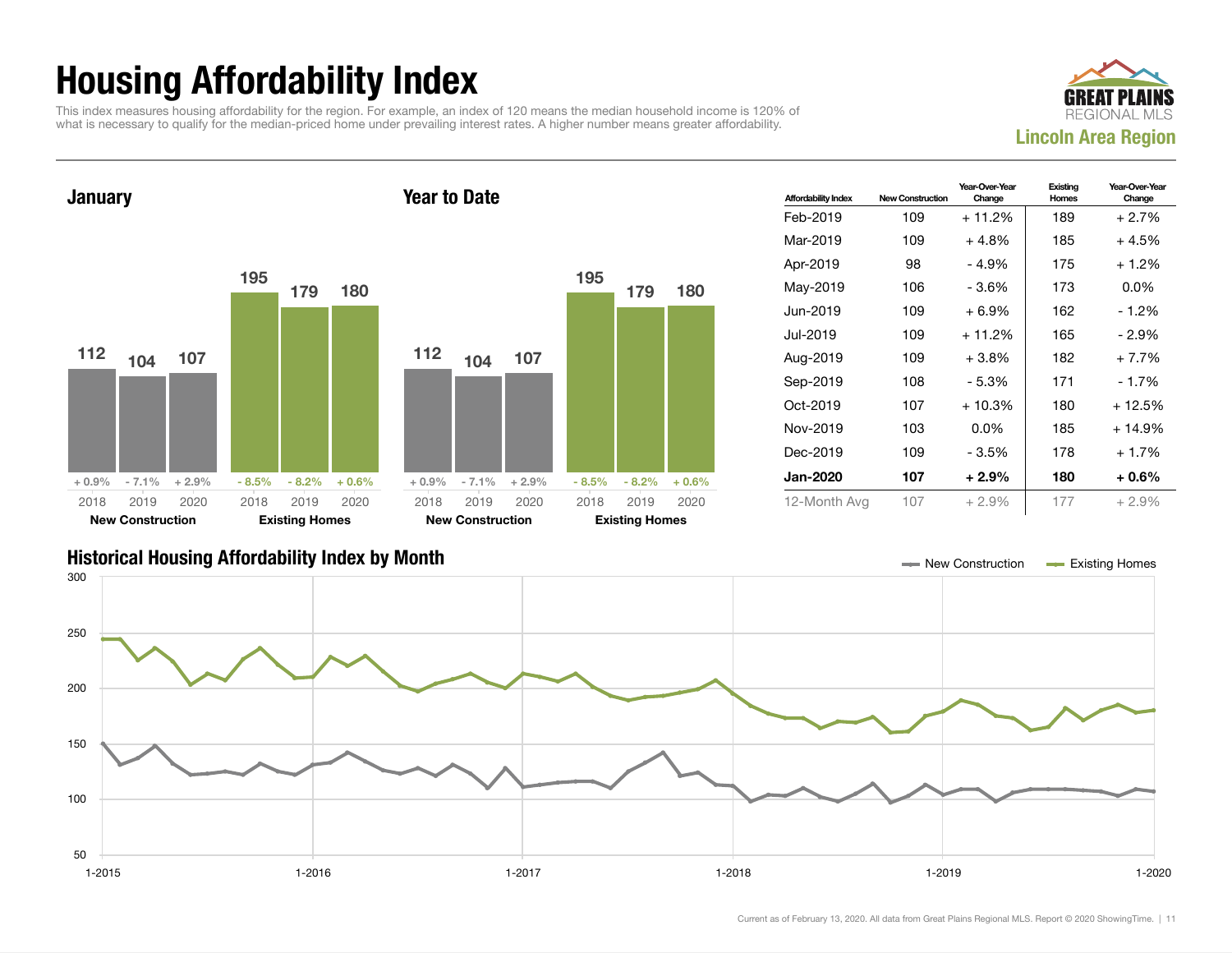### Inventory of Homes for Sale

The number of properties available for sale in active status at the end of a given month.





#### Historical Inventory of Homes for Sale by Month New York 1000 and New Construction Accounts Homes Existing Homes

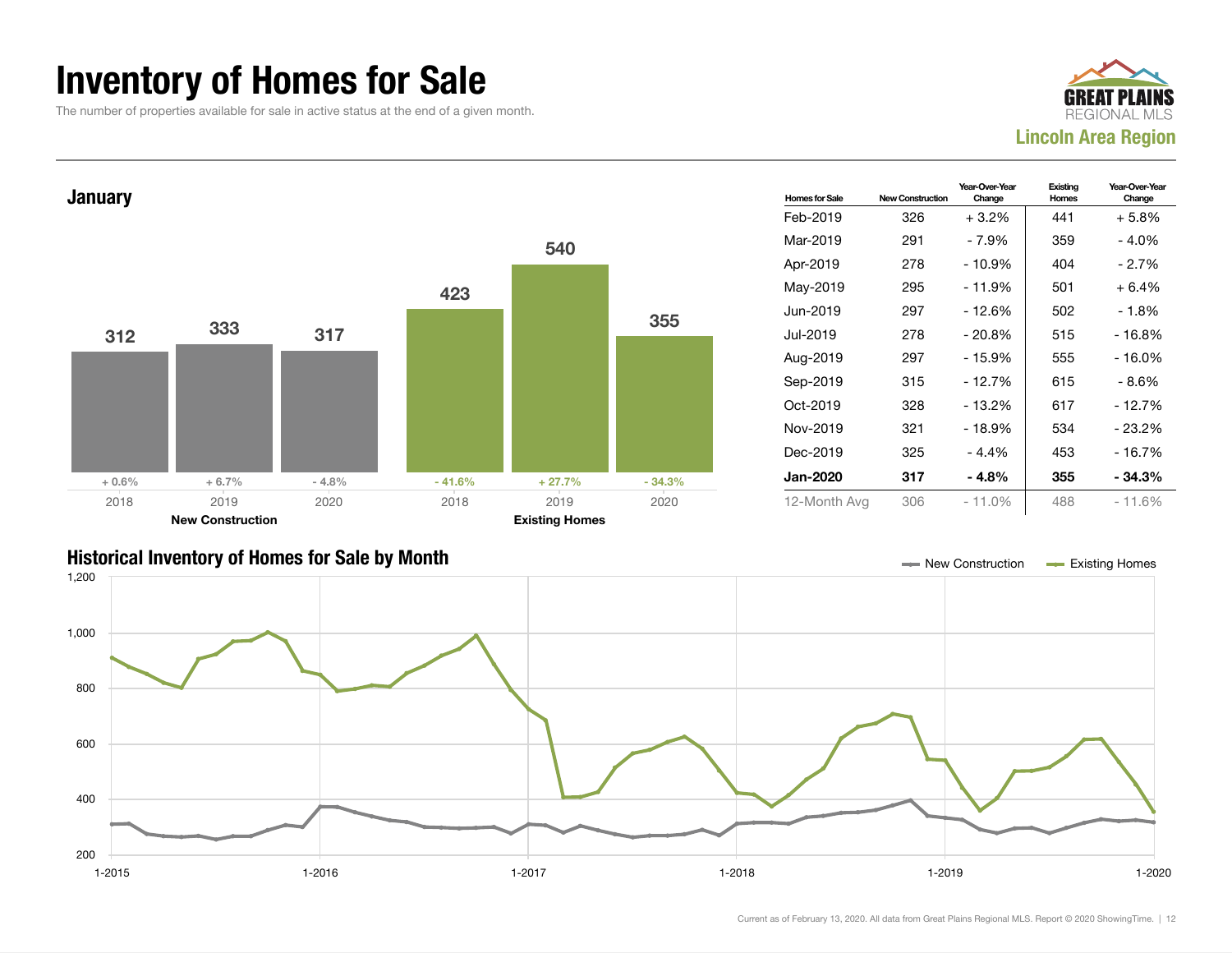## Months Supply of Inventory

The inventory of homes for sale at the end of a given month, divided by the average monthly pending sales from the last 12 months.





| <b>Months Supply</b> | <b>New Construction</b> | Year-Over-Year<br>Change | Existing<br>Homes | Year-Over-Year<br>Change |
|----------------------|-------------------------|--------------------------|-------------------|--------------------------|
| Feb-2019             | 4.9                     | - 7.5%                   | 1.4               | $+7.7%$                  |
| Mar-2019             | 4.5                     | - 15.1%                  | 1.1               | - 8.3%                   |
| Apr-2019             | 4.3                     | $-20.4%$                 | 1.2               | - 7.7%                   |
| May-2019             | 4.7                     | - 17.5%                  | 1.5               | $0.0\%$                  |
| Jun-2019             | 5.0                     | $-12.3%$                 | 1.5               | $-6.3%$                  |
| Jul-2019             | 4.8                     | $-15.8%$                 | 1.5               | - 25.0%                  |
| Aug-2019             | 5.4                     | - 3.6%                   | 1.6               | - 23.8%                  |
| Sep-2019             | 5.7                     | $-1.7%$                  | 1.8               | $-14.3%$                 |
| Oct-2019             | 6.1                     | $+3.4%$                  | 1.8               | $-18.2%$                 |
| Nov-2019             | 5.9                     | $-3.3%$                  | 1.6               | $-27.3%$                 |
| Dec-2019             | 6.1                     | $+17.3%$                 | 1.3               | - 23.5%                  |
| <b>Jan-2020</b>      | 6.2                     | $+26.5%$                 | 1.0               | - 41.2%                  |
| 12-Month Avg*        | 5.3                     | $-4.5%$                  | 1.5               | $-17.1%$                 |

\* Months Supply for all properties from February 2019 through January 2020. This is not the average of the individual figures above.